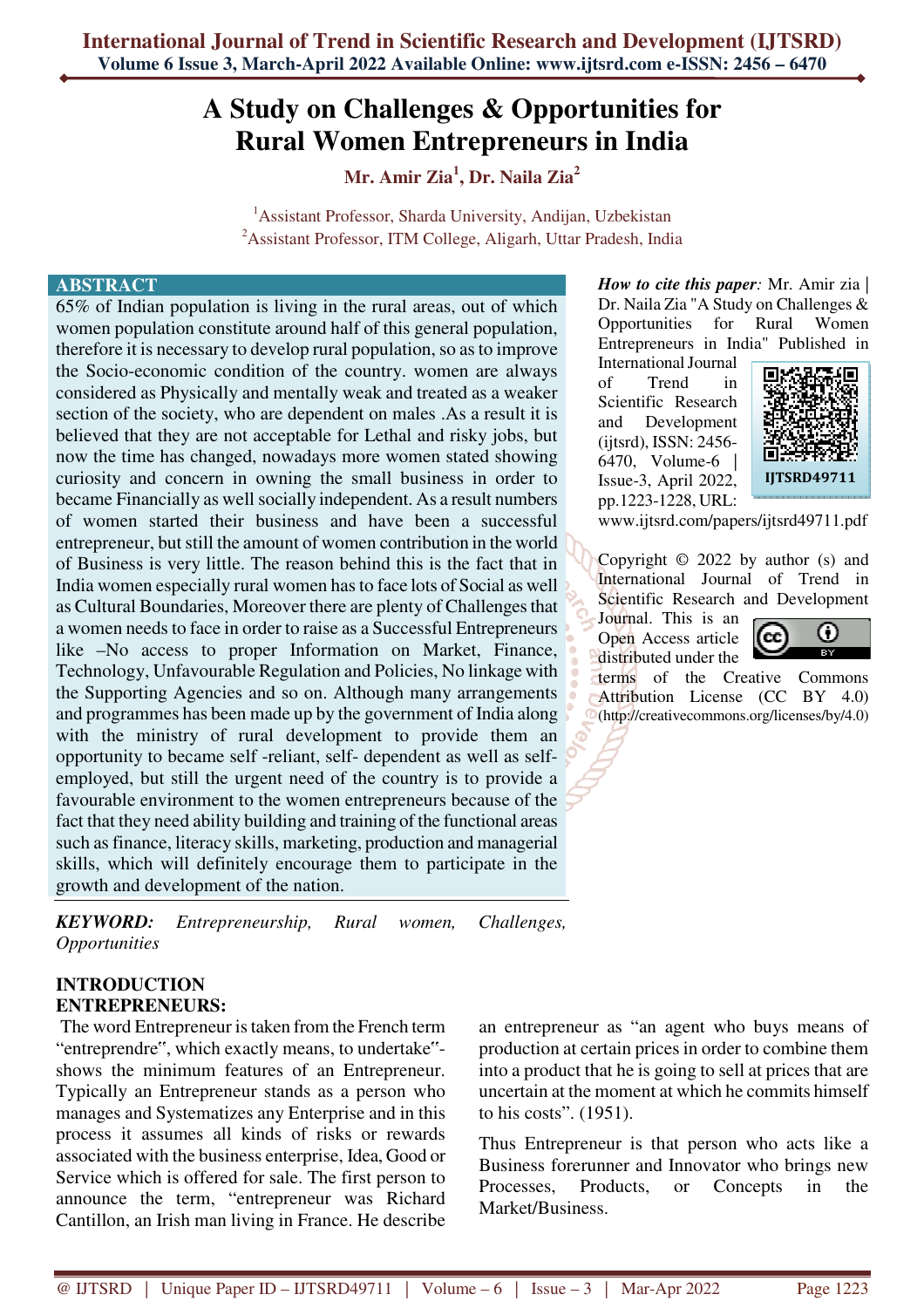From an economic functions perspective there are three essential characteristics of an entrepreneur:

Entrepreneur is a risk Bearer.

Entrepreneur is an innovator.

And Entrepreneur is an Organiser.

An entrepreneur, according to Knight, is the Economic official who Assumes responsibility of uncertainty.

In terms of Schumpeter (1959) idea of "Entrepreneurship is based on purposeful and systematic innovation. It includes independent businessman as well as company directors and managers who actually carry out innovative functions". Jean-Baptiste Say defined the concept of entrepreneur as "one who combines the land of one, the Employment of another, and the Wealth of yet another in order to produce a product, thereby the entrepreneurial functions are associated with the Organisation, Coordination and Supervision.

#### **WOMEN ENTREPRENEURS:**

The entry of females in business is a recent phenomenon; with the emergent cognizance and spread of education women have started captivating to modern activities like, electronics, engineering and on energy commonly known as 3E,s which is different to their conventional kitchen activities of three P,s i:e Pickles, Powder(masala), and Papad Business. Develo

Women entrepreneurs are those womenfolk who plan of a commercial venture, start it, Arrange and organise all the factors of manufacture, in order to run the enterprise by undertaking risks as well as uncertainties came in the way of managing the business enterprises. The Government of India has has given a definition of Women Entrepreneurs on the basis of women participation in equity by way of "an enterprise owned and controlled by a women having a minimum financial interest of 51 per cent of the capital and giving at least 51 per cent of employment generated in the enterprise to women".

Medha Dubhashi defined the idea of women entrepreneurs as an individual who is an Innovative Individual with an eye on the available opportunities and an uncanny vision, viable acumen with tremendous determination and above all, he is a person who is willing to take risks with the anonymous, because of the adventurous essence she possesses.

## **RURAL WOMEN ENTREPRENUERS:**

Rural Women Entrepreneurs are describe as those entrepreneurs who really reside in rural areas and assemble human resources necessities from those

areas in which they live. A rural women entrepreneur is a female or group of womenfolk who undertake to arrange and run an enterprise in a rural zone. 65% of Indian population is living in the rural areas, out of which women population constitute around half of this general population, therefore it is necessary to develop rural population, so as to advance the Socioeconomic condition of a country. Earlier it was supposed that women are Physically and emotionally weak as a result they were treated as a weaker section of the society, who is always dependent on males, It is believed that they are not fit for Risky and hazardous jobs, nevertheless now the time has changed, now a day's more and more women stated displaying curiosity and importance to owning a small business in order to became Financially as well socially independent. Therefore rural women are turning towards the Entrepreneurial activities, infact there is no profession or job or an Enterprise where women is not working, which is paradoxical to their traditional abla image.

Initially Women Entrepreneur is developed only in urban areas in 1970,s but currently it has comprehensive to rural as well as Semi-Urban areas. Previously rural women entrepreneur is concentrated to traditional functions but with the increase of education level and Favourable government policies, the mind-set of women entrepreneurs has been changed and they shifted their activities from Traditional to Non-traditional. Goverment as well as Non-government Organisations also going ahead to focus on the Empowerment of Rural women in India, by providing Financial Assistance, Training &Guidance with the view to provide help to them so that they can set up their Enterprise, with an Attempt to encourage and develop Self Employment among rural ladies.

As an outcome number of women started their business and have been a successful entrepreneur, dealing in different activities, but still the amount of women involvement in the world of Business is very little. The reason behind this is the fact that in India women especially rural women has to face lots of Social as well as Cultural Boundaries, Moreover there are plenty of Challenges that a women needs to face in order to raise as a Successful Entrepreneurs like – No access to proper Information on Market, Finance, Technology, Unfavourable Regulation and Policies, No linkage with the Supporting Agencies and so on. So there is an urgent requirement to study what are the challenges and what are the opportunities that a rural women need to face while performing his Entrepreneurial Activity.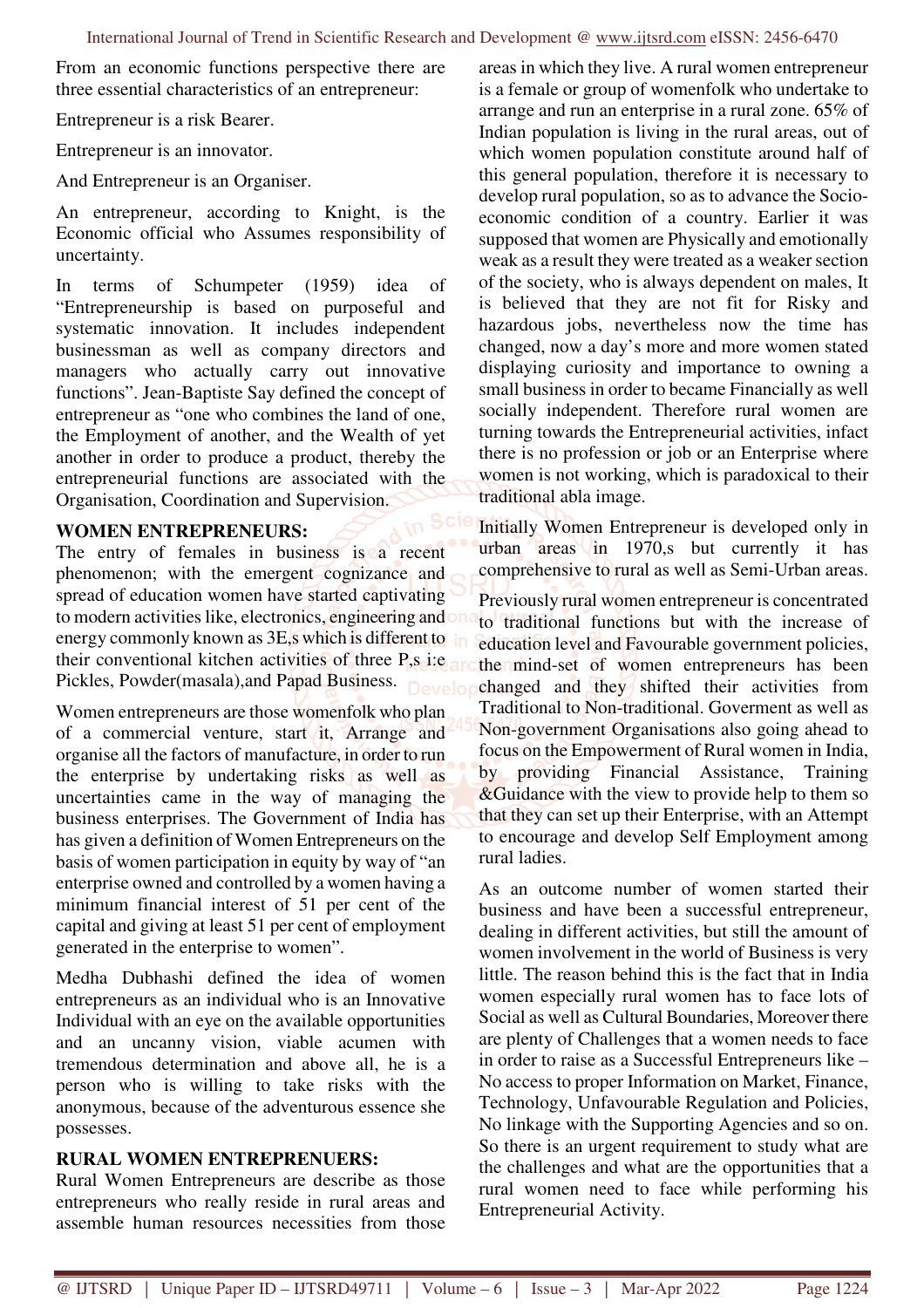## **LITERATURE REVIEW:**

**P.Jayakumar & J.Kannan (2014)** performed a study on "**Challenges and Opportunities for rural women entrepreneurship "**in order to identify the various challenges that are being faced by the rural ladies entrepreneurs, accordingly the main challenges in front of rural businesspersons are the conflict between family and business, illiteracy, financial crisis, lack of leadership qualities, lack of information, assistance and training, movement constraints, lack of Groundwork, higher level of exploitation and the male domination in the culture. As a result of these problems and challenges among rural women entrepreneurs their work become very difficult as well as discourages.

**Rakesh Kumar Gautam, Dr. K. Mishra(2016)**  discussed the problems and difficulties faced by women entrepreneurs in rural areas of India, in the paper entitled "**Study on rural women entrepreneurship in India: Issues and Challenges** so as to focus the situation of women entrepreneurship in countryside areas of India. The result of the research revealed that the lack of equilibrium between family and career responsibilities of women, lack of straight ownership of the property, deprived degree of financial autonomy for rural women, the absence of entrepreneurial skills and finance in economically rich and poor women, inattention by financial institutions, dearth of self-confidence, lack of confident agenda of life, lack of learning, no awareness about capabilities, low risk bearing capacity, lack of self-confidence, problems to work with male employees, flexibility restrictions and lack of interaction With popular women rural entrepreneurs are major difficulties of Rural Women Entrepreneurship progress in India.

**Pharm, and Sritharan, (2013)** The study highlights various problems that are actuality faced by female entrepreneurs in rural regions, the outcome of this research shows that most of the women entrepreneurs were graded with the absence of strong management because their management quality was not as worthy as required for becoming a prosperous entrepreneur.. on Second rank was financial inefficiency and third rank was absence of organized development, No

Consciousness about Government scheme, No repayment of loan by the participants, Absence of education and other issues.

**Dr. Anita Mehta and Dr. Mukund Chandra Mehta (2011)** the authors of the paper entitled " **Rural women Entrepreneurship in India: Opportunities and Challenges**, bring out a fact that Rural ladies are illiterate as a result they are not aware about handling

legal and other formalities involved in taking loan as well as for establishing an Industrial Unit. The other issues faced by them are lack of confidence to run the entrepreneurship. So there is a need for capacity construction and training in functional areas such as finance, learning skills, marketing, manufacture and decision-making skills

## **OBJECTIVES OF THE STUDY**

- $\triangleright$  To study various challenges that are confronted by rural female Entrepreneurs in India.
- $\triangleright$  To Explore the Opportunities for Rural female Entrepreneurs
- $\triangleright$  To highlight the effective provisions provided by the government for the Women entrepreneurship.

## **METHODOLOGY:**

This paper attempts to explore various Challenges and Opportunities that rural women faeces in the course of entrepreneurship, this is an Investigative Research where earlier studies on subject matter have been redressed so as to provide new insight to the phenomenon.

## **FINDINGS & DISCUSSION**

#### **CHALLENGES, ISSUES AND PROBLEMS OF RURAL WOMEN ENTREPRENURS:**

 The main challenges faced by rural womenfolk who are Entrepreneurs in conduct of business are related to their educational experience, time stability between work and family, problem related to raising of initial Capital, Problem of availing raw material and so on due to these challenges Rural women entrepreneur's performance is not as much enlightened as anticipated. In addition to this many other challenges faced by rural entrepreneurs are as follows-

- **1. Personal life and career life balance**: Indian women are emotionally connected to her family as a result they are busy on daily basis for hours in order to do all types of domestic work, they need to look after kids as well as other family fellows, they are excepted to have family accountabilities towards their husband, children or other members of the family. These responsibilities take away most of their time as well as energy, thereby preventing them to undertake their role as an entrepreneur. As a matter of fact it will be very challenging for a woman to maintain a proper balance between their family life and business activity, in order to prove themselves a successful business woman.
- **2. Lack of education:** One of the principal challenges in front of rural female who works as an entrepreneurs is Illiteracy, Even in 21stcentury, In India countryside women are still lagging behindhand in the field of education. Most of the rural women are uneducated as compared to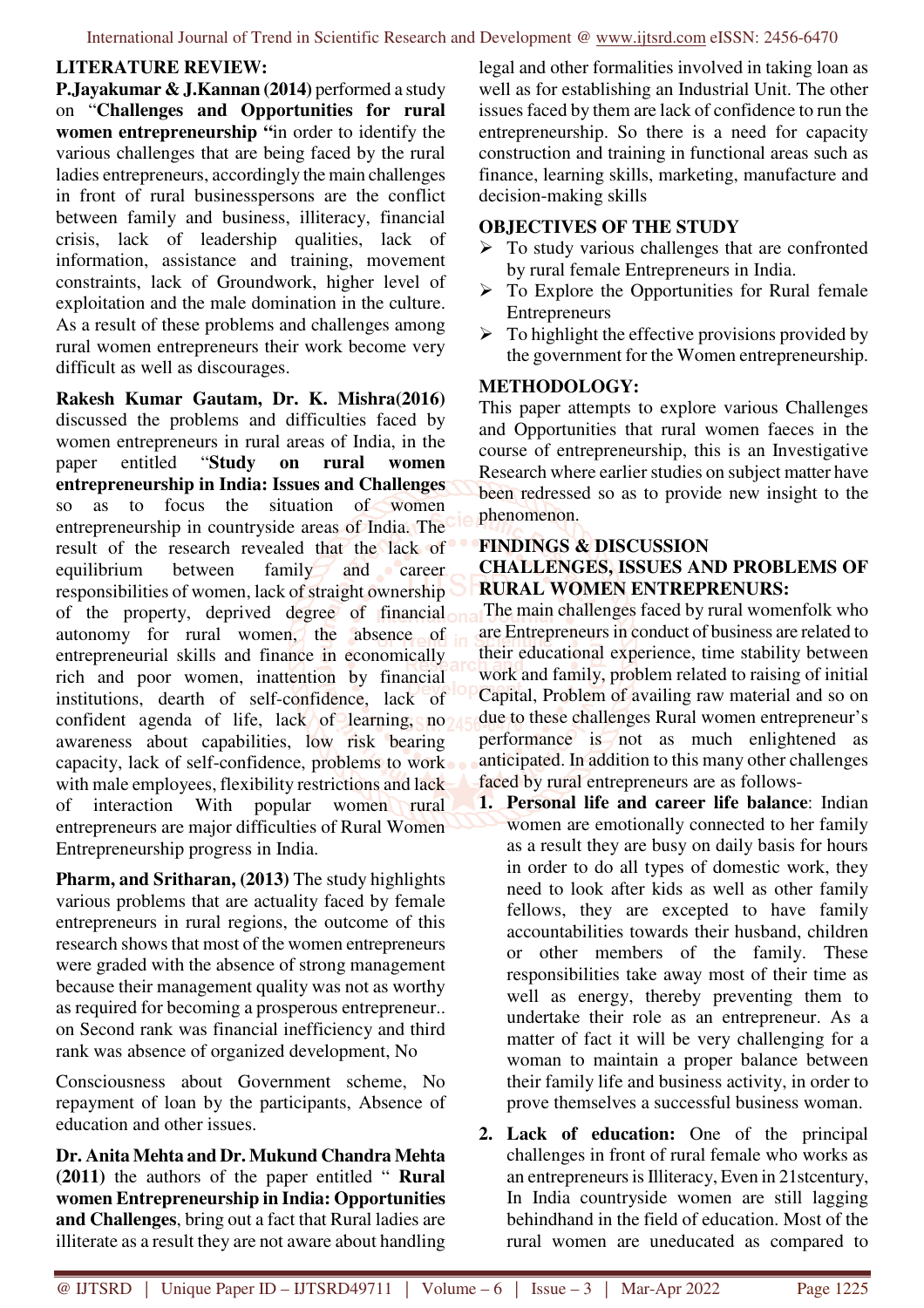males; the cause for this is poverty, marriage, and their lower socioeconomic status, somewhat due to son's advanced education. As a result these uneducated or less educated women entrepreneurs face lots of difficulties in setting up of new enterprise, adopting the new Technology, new marketing trend, and new manufacturing method and in understanding government schemes which will empower them.

- **3. Male Dominated culture:** Indian constitution provides equal rights to men and women however in reality fairness does not exists in rural areas. Women are not preserved equal to men. People in rural areas usually having chauvinism those females are meant merely for the domestic duties and not for education and job. Women access to business world requires an authorization by the head of the family. Entrepreneurship is understood as a male work which cannot suit females. This type of environment creates a obstacle in the progress of women entrepreneurs and became challenges for rural women starting or undertaking business.
- **4. Problem of fund shortage:** Rural women entrepreneurs ought to to face many Difficulties in order to raise capitals for their monetary needs in the course of the business. The reason behind this financial issue is that Women and small arch entrepreneurs are ignored by financiers, Creditors lopm and financial institutes on the basis of less credibility and more chance of business failure or belief that they will leave their business. They face this problem because they do not have any property or security on their own name. As a consequence they are enforced to be dependent on their personal savings or loan from family of contacts. United Nations Industrial Development Organization (UNIDO) document (1995),revealed that in spite of the evidence that the rate of women loan refund are greater than men's, women faces lots of difficulties in procurement of credit due to the unfair attitudes of banks and informal advancing groups towards male and female.
- **5. Low Risk bearing capacity:** In India, women are generally consider as subtle and emotional by personality as a result it is believed that Women have comparatively low capacity then man to bear financial as well as other risks the reason behind this is that women always led a secure and protected life dependent on males of the family either economically or socially. On the contrary an entrepreneur is one who has risk bearing capacity and women, seldom fail to bear the

quantity of risk which is needed for conducting a business. There are lots of reasons behind lower ability to handle risk involved in an enterprise like No appropriate education, teaching and financial provision by outsiders.

- **6. Lack of Technological Knowhow:** Countryside entrepreneurs face a severe issue of absence of awareness about technology and innovation. Nonexistence of training programmes about the use of modern technology creates a trouble for the growth of rural women entrepreneurship.
- **7. Mobility Constraints:** Indian Society has got lots of restriction on the mobility of rural women. The occupation of women is restricted in four walls of kitchen. The females restricted themselves to three KS-Kitchen, kids &knitting. There are barely find any opportunities to cross this borderline (Manimakalai & Rajeshwais 2000). But this movement issue has been somehow resolved to some degree by the surge of Information know-how &telecommunication amenities.
- **8. Lack of entrepreneurial Skills:** Deficiency of entrepreneurial skill is another major Trial for rural Women entrepreneur is their lack of Entrepreneurial skills. They have no entrepreneurial focused mind-set. Occasionally even after joining numerous entrepreneurship training programs, rural women entrepreneurs failed to face jeopardies and difficulties that will come up in the functioning of an Organization.

## **OPPORTUNITIES FOR RURAL WOMEN ENTREPRENEURS:**

It is evident that if females are Encouraged and promoted by giving necessary help and support will evolve as a Successful Entrepreneur, Keeping this in view both central as well as State governments has Drafted Variety of schemes and Grades which will give better Opportunities to rural women for proving themselves as a successful Entrepreneur, despite of all the challenges and problems they face in the course of their business activity .On  $1<sup>st</sup>$  April 1999Indian Government as Initiated a Programme for the alleviation of poverty through self- employment under the name "Swarnaayanthi gram swarozgar Yojana".

Under this scheme self help Groups are established based on the aptitude and skills of the people, so as to earn maximum Potential. The funding of Self help groups (SHG,s) is being provided by NGO,s, Banks, Financial Institutions. These SHG,s have given a new life to the rural women by providing them Communal as well as Economic Empowerment.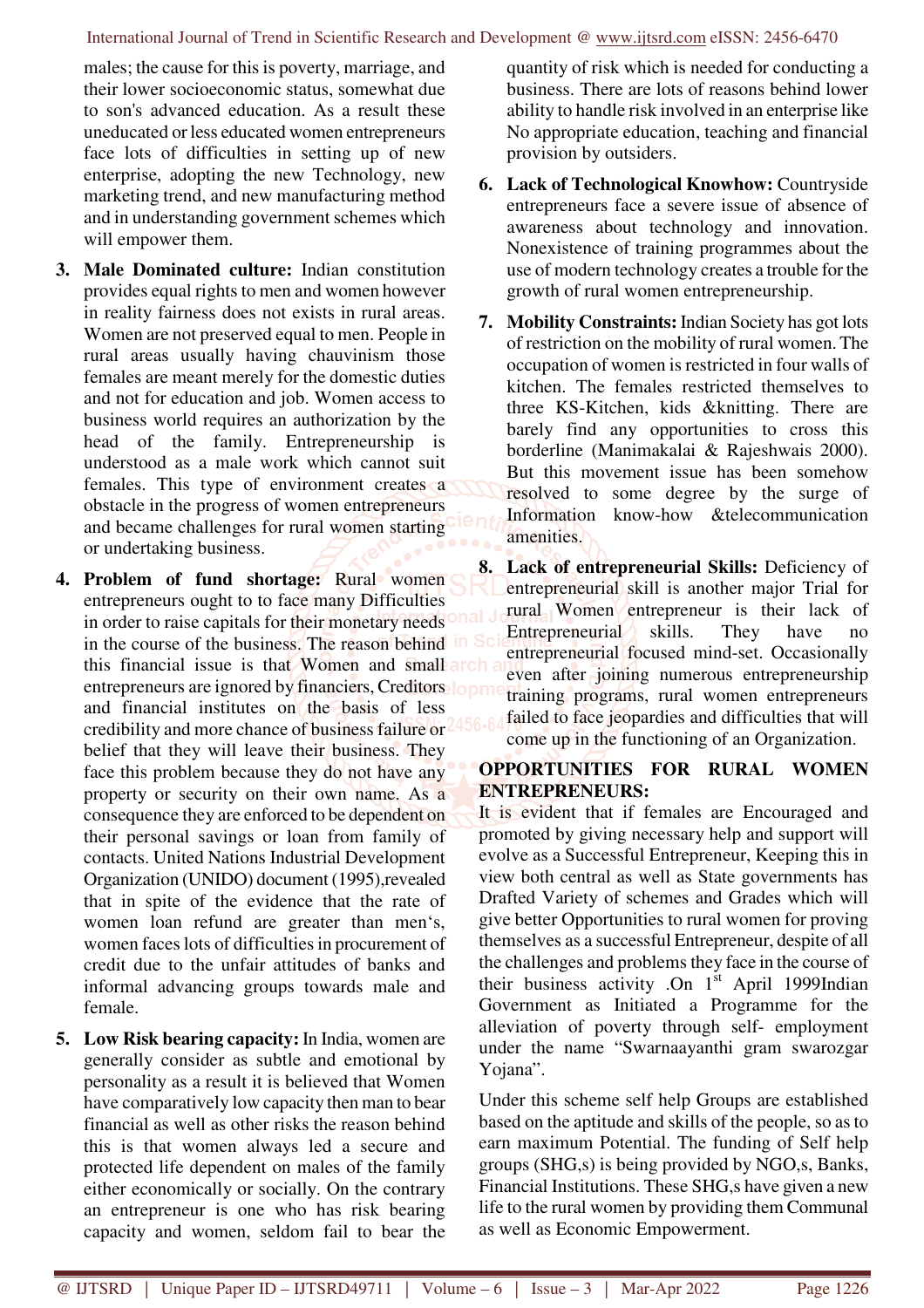Following are the other programmes that are being started for the development of rural women entrepreneurs:

Crashed Scheme for Rural Development

Food for Work Programme

National Rural Employment Programme

Regional Rural Development Centres

Entrepreneurship Development institute of India

Bank of Technology

Rural Innovation Funding

Social Rural Entrepreneurship

Integrated Rural Development Programme and its Allied Programme

- TRYSEM (Training Rural Youth for Self Employment)
- DWCRA (Development of women and Children in Rural Areas)

JRY (Jawahar Rozgar Yojna)

Support and training and employment programme for women (STEP).

## **MAJOR STEPS TAKEN BY THE GOVERNMENT TO PROMOTE RURAL WOMEN ENTREPRENUERS IN INDIA:**

Women Empowerment is the major concern of Indian government keeping in view their contribution in the economic development of the nation. As a result Indian government both at the central and State level have been actively participating in providing enough opportunities to women so as to make them selfemployed and financially independent, all they need is the proper sources of Education, Training and Inspiration.

Following are the few steps taken by the Indian government so as to ensure that women are properly educated, informed and Trained about the Entrepreneurial activities.

**FREAD:** Trade related Entrepreneurship Assistance and Development programme for women is a arrangement which provide all the trade related information, Training and counselling to women Entrepreneurs in India specially to poor and illiterate /semi-literate women who are going to start business, In addition to this the scheme also make arrangement for proving grant from government up to 30% of total cost of a Project, while make arrangement of remaining amount of 70% as a finance by Lending institutions in the form of Loan.

- **Co-Operative Schemes**: Under this scheme the Rural women Engaged in Agro-based Industries like Poultry, Dairy farming, Animal Husbandry, Horticulture etc will be given full financial support from the government.
- **Mahila Vikas Nidhi**: SIDBI has set up a fund in order to help rural women who wanted to start their own business. This Programme grant loan to rural women so that they can start they venture in felids like Knitting, Embroidery, block printing, handicrafts, Handlooms, Spinning etc.
- **Private organisations**: Many NGO,s,Support groups and voluntary enterprises both from urban and rural areas of India are working with a aim to provide help to all new rural women entrepreneurs in setting up their units as well as to run them effortlessly
- **Government programmes**: Indian government has started two very major programmes with a view of providing reservation and encouragement to the women in order to start their business in India, these schemes are: Swarna Jayanti Gram Swarozgar Yojana and Swarna Jayanti Sekhari Rozgae yojna.

 **Training Programmes**: Government of India has stated few training programmes for the selfemployment of rural women in India these are STEP, DWCRA, SISI, s, State financial Corporations, National Small Industries Corporations etc.

## **SUGGESTIONS & RECOMMENDATIONS:**

Following efforts can be taken in order to improve the condition as well as to encourage women entrepreneurship in India.

- $\triangleright$  Government should provide better Facilities for Educating Illiterate women folk who are either running their venture of who wants to start a new one.
- $\triangleright$  Management and Entrepreneurial skills should be inculcated in the women Entrepreneurs by Initiating Training and development programmes.
- $\triangleright$  The government should provide Assistance and Training to rural women entrepreneurs for marketing and selling of their products.
- $\triangleright$  Government should make provision of crèche or day nursery care for the kids and children of women entrepreneurs.
- $\triangleright$  Micro credit should be provided to rural women entrepreneurs at local level with ease, they should be given interest free loans to women so as to encourage them.